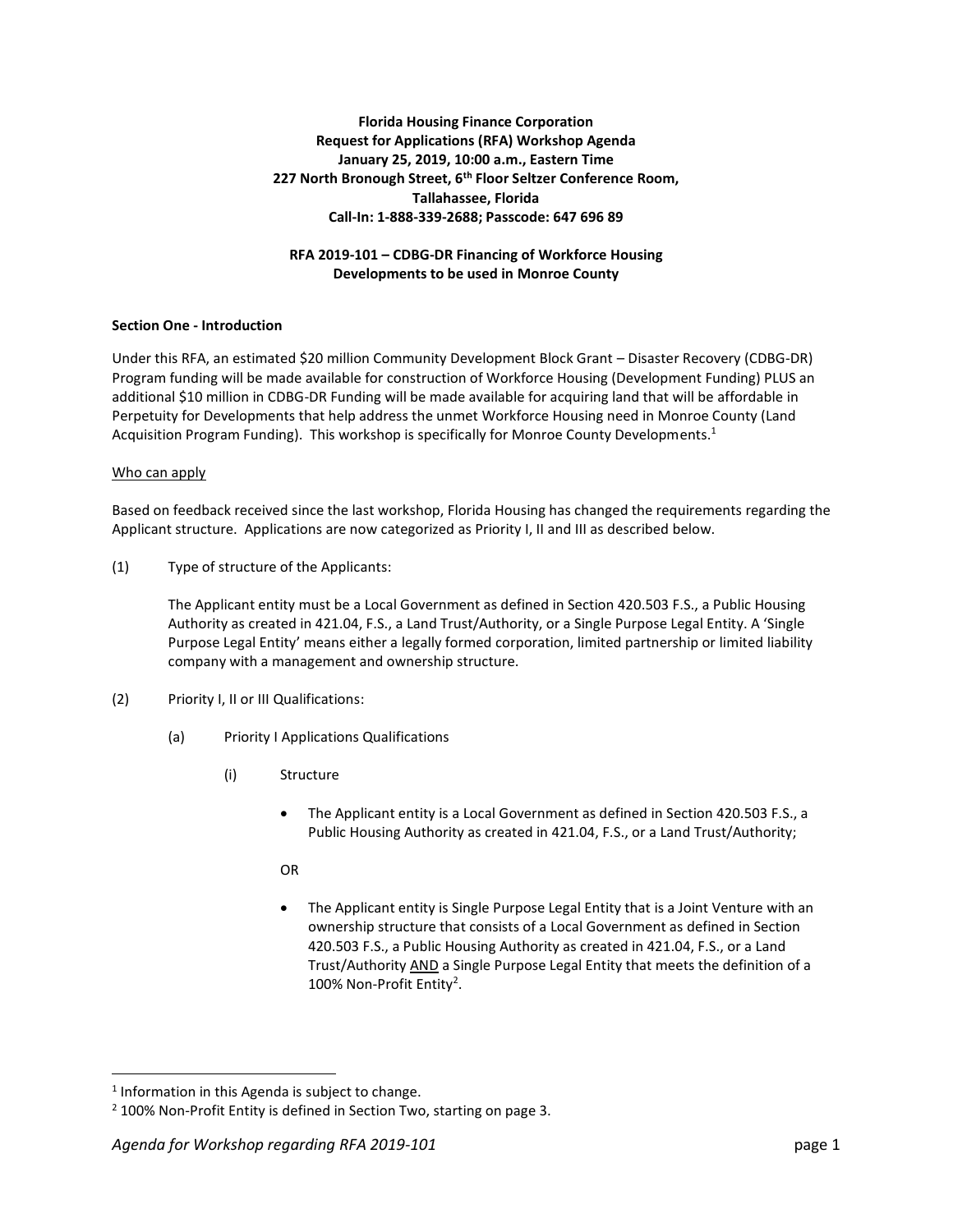### (ii) Ownership

The Local Government, Public Housing Authority or Land Trust/Authority holds 100 percent ownership in the land and the Development. The Development may be owned by the Local Government, Public Housing Authority or Land Trust/Authority or a Single Purpose Legal Entity.

(iii) Affordable into Perpetuity

The site control documentation must demonstrate that the proposed Development will be affordable in Perpetuity as further outlined in Section Four, A.7.

- (iv) Funding
	- Development Funding Must apply for a maximum of \$8,000,000 or Total Maximum Per Unit CDBG-DR Rental FHFC Subsidy Limit for Monroe County in Development Funding.
	- Land Acquisition Program Funding May apply for up to \$5,000,000 to assist with land acquisition costs and commit to making the land affordable into Perpetuity.
- (v) Selection Process

Eligible Priority I Applications will be selected for funding first and will continue to be selected for funding if the Application can be fully funded. Priority II or III Applications will not be selected for funding unless there is funding remaining and no eligible Priority I Applications can be fully funded.

- (b) Priority II Applications Qualifications
	- (i) Structure

The Applicant entity is Single Purpose Legal Entity that is a Joint Venture with an ownership structure that includes a Local Government as defined in Section 420.503 F.S., a Public Housing Authority as created in 421.04, F.S., or a Land Trust/Authority AND a Single Purpose Legal Entity that includes a For Profit Entity<sup>3</sup>.

(ii) Ownership

The Local Government, Public Housing Authority or Land Trust/Authority holds 100 percent ownership in the land and the Development. The Development may be owned by the Local Government, Public Housing Authority or Land Trust/Authority or a Single Purpose Legal Entity.

(iii) Affordable into Perpetuity

The site control documentation must demonstrate that the proposed Development will be affordable in Perpetuity as further outlined in Section Four, A.7.

 $\overline{\phantom{a}}$ 

<sup>&</sup>lt;sup>3</sup> For Profit Entity is defined in Section Two, starting on page 3.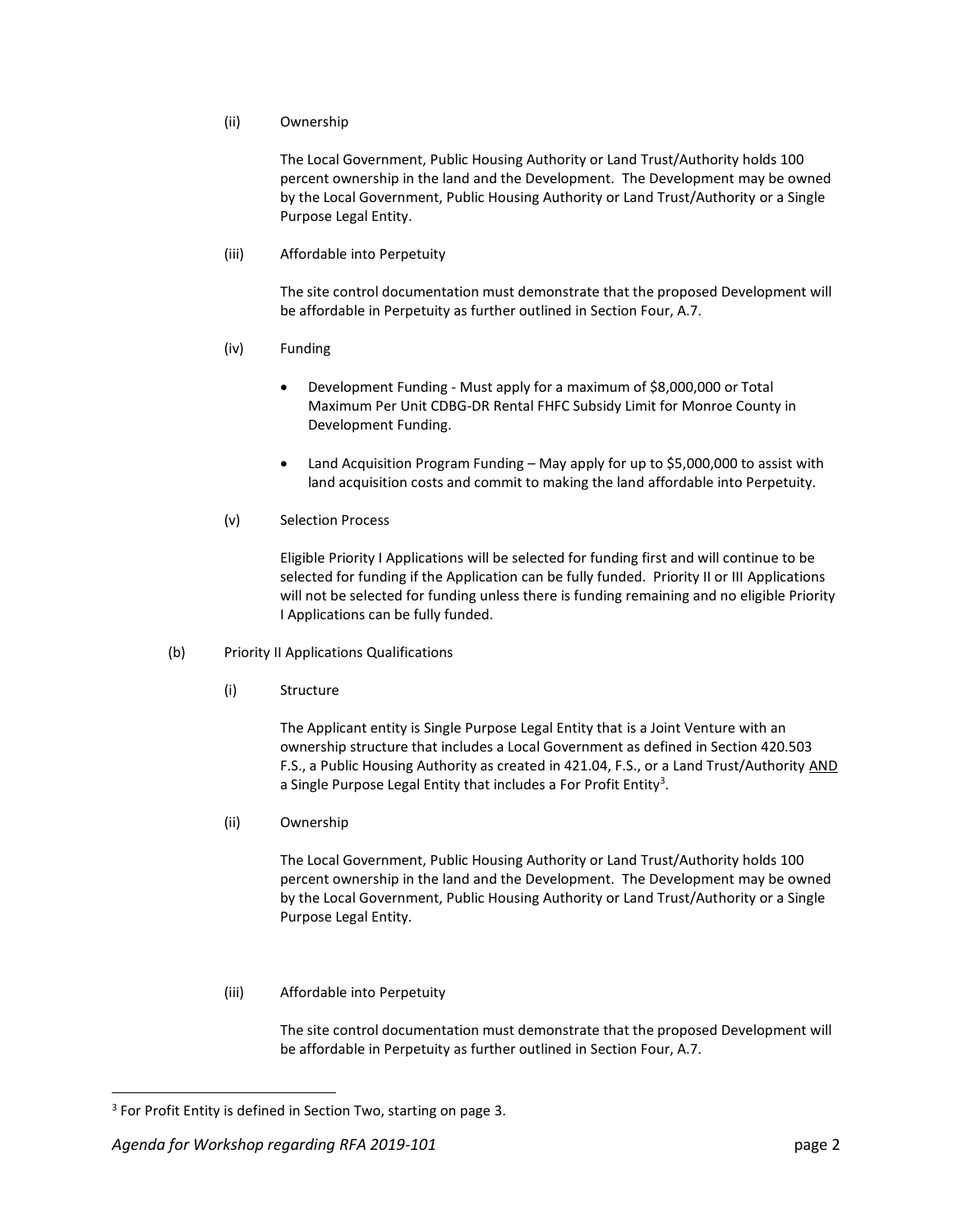- (iv) Funding
	- Development Funding Must apply for a maximum of \$8,000,000 or Total Maximum Per Unit CDBG-DR Rental FHFC Subsidy Limit for Monroe County in Development Funding.
	- Land Acquisition Program Funding May apply for up to \$5,000,000 to assist with land acquisition costs and commit to making the land affordable into Perpetuity.
- (v) Selection Process

Eligible Priority II Applications will be selected for funding after all Priority I Applications that can be fully funded are selected. Priority II Applications will continue to be selected for funding if the Application can be fully funded. Priority III Applications will not be selected for funding unless there is funding remaining and no eligible Priority I or II Applications can be fully funded.

(c) Priority III Application Qualifications

All Applications that are not otherwise deemed a Priority I or Priority II Application will be deemed a Priority III Application.

(i) Affordability Period

50 years

- (ii) Funding
	- Development Funding Must apply for a maximum of \$8,000,000 or Total Maximum Per Unit CDBG-DR Rental FHFC Subsidy Limit for Monroe County in Development Funding (which may include land acquisition expenses).
	- Land Acquisition Program Funding Priority III Applicants are not eligible for Land Acquisition Program Funding.
- (iii) Selection Process

Eligible Priority III Applications will be selected for funding after all Priority I and II Applications that can be fully funded are selected. Priority III Applications will continue to be selected for funding if the Application can be fully funded.

### **Section Two – Definitions**

All capitalized terms will be defined in Rule Chapter 67-60, F.A.C. or Exhibit B of the RFA, but there are some terms that are unique to this RFA and are available for discussion at Workshop:

"100% Non-Profit Entity" – means a Single Purpose Legal Entity that is wholly-owned (i.e. 100 percent owned) by one or more qualified non-profit organization as defined in Section 42(h)(5)(C), subsection 501(c)(3) and 501(c)(4) of the Internal Revenue Code, as in effect on the date of this RFA, and organized under Chapter 617, F.S., if a Florida corporation, or organized under similar state law if organized in a jurisdiction other than Florida, to provide housing and other services on a not-for-profit basis.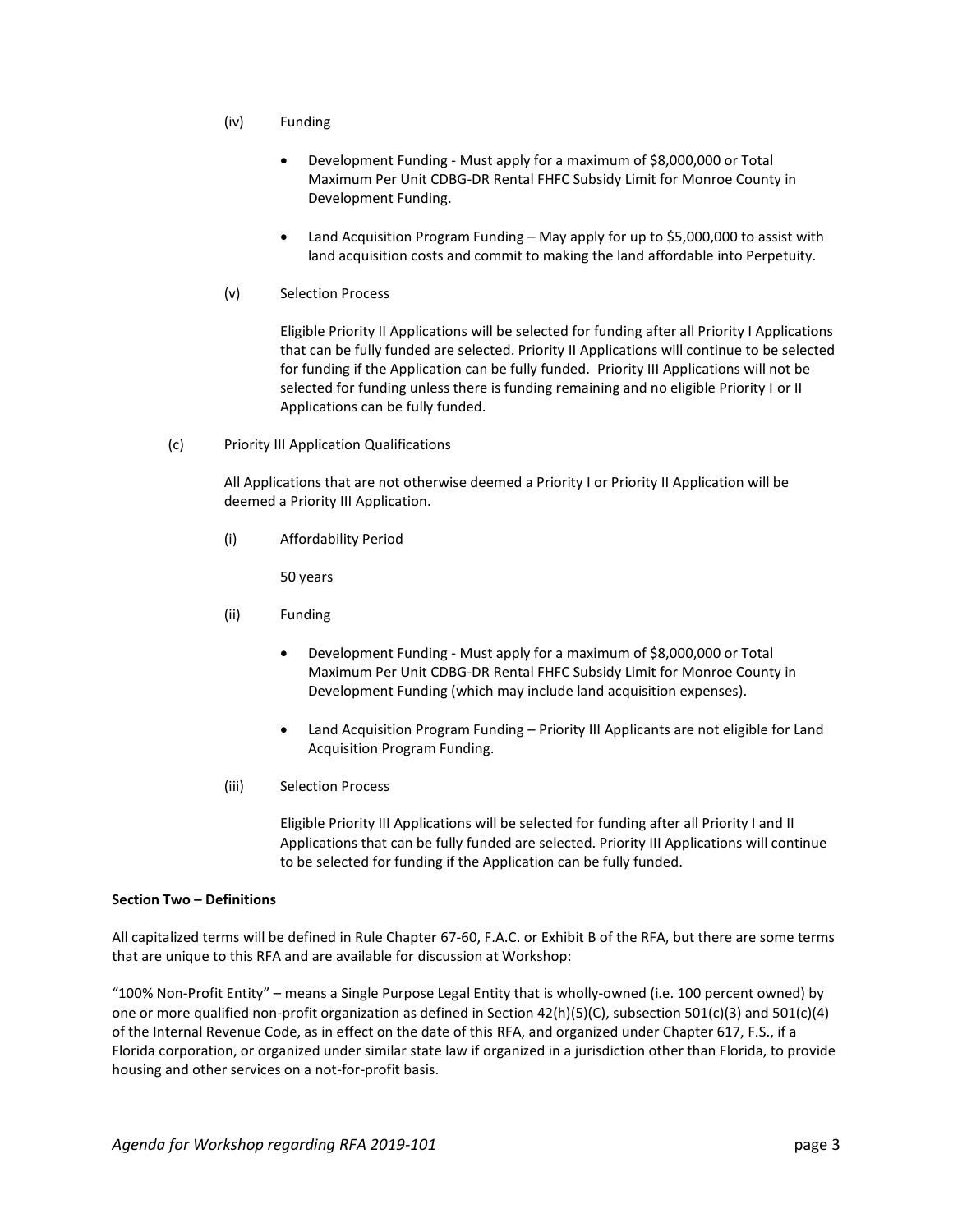"For Profit Entity" – means an Applicant entity is Single Purpose Legal Entity with an ownership structure that includes an entity with at least one for profit Principal, and therefore does not meet the definition of 100% Non-Profit Entity.

"Perpetuity" – means at least 99 years from the Application Deadline.

## **Section Three – Submission Requirements**

- 1. The Applicant must download and complete the Application, the Development Cost Pro Forma, and the Principals of the Applicant and Developer(s) Disclosure Form (Form Rev. 08-16) ("Principals Disclosure Form").
- 2. In addition to the three documents described above, the Application Package also includes one copy consisting of all of the applicable completed Attachments described in the RFA ("All Attachments Document").
- 3. After successfully logging in, the Applicant must click "Upload Application Package" and upload all documents.
- 4. One printed copy of the complete Uploaded Application with all applicable attachments and the required non-refundable Application fee must be submitted to the Corporation by the Application Deadline.
	- The Application Fee for Priority I Applications is \$1,500.
	- The Application fee for Priority II and III Applications is \$3,000.

### **Section Four – Information to be Provided in the Application**

- **1.** The Applicant must include an Applicant Certification and Acknowledgement form, executed by the Authorized Contact Person, to indicate the Applicant's certification and acknowledgement of the provisions and requirements of the RFA.
- **2.** Demographic Commitment must be Workforce, serving the general population.

### **3. Applicant/Developer/ Contact Person/Management Company**

a. Applicant

Describe the structure of the Applicant entity and state whether the Application is a Priority I, II or III Application.

b. Developer

Provide the name of each Developer and provide evidence that each Developer is a legally formed entity qualified to do business in Florida as of Application Deadline. A developer is any individual, association, corporation, joint venture, or partnership which possesses the skill, experience, and credit worthiness to successfully produce affordable housing as required in the Application.

Federal Funding Experience Preference (tiebreaker in funding selection)

Applications with more than 12 units will qualify for this funding preference if the Developer demonstrates experience in the completion of at least one development consisting of at least 10 total units that was financed with federal funding and required all federal programs such as Davis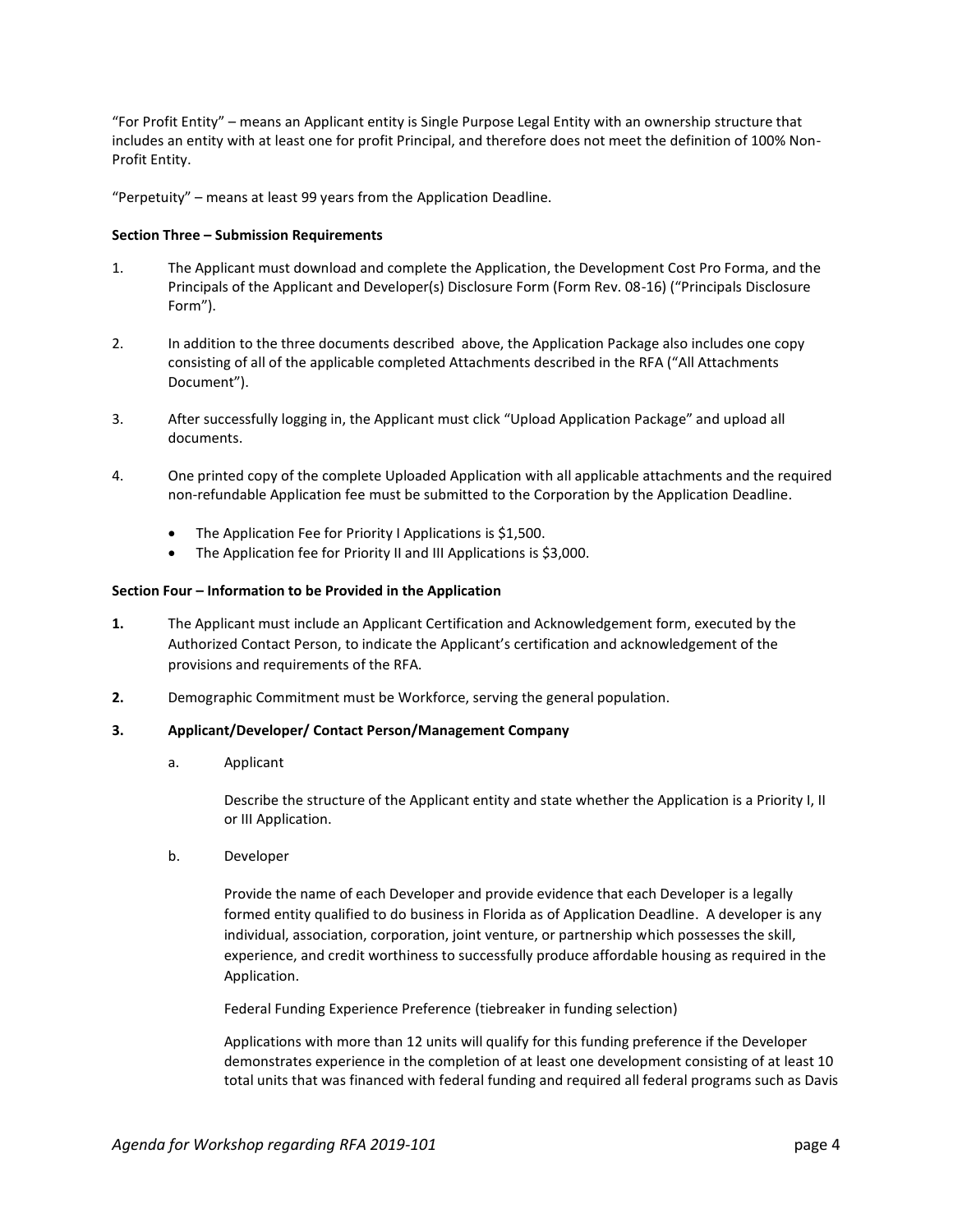Bacon requirements and Environmental Review requirements. Applications with 12 units or less will qualify for this preference automatically.

c. Principal Disclosure Form for the Applicant and for each Developer (**5 points**)

To meet the submission requirements, the Applicant must upload the Principals of the Applicant and Developer(s) Disclosure Form (Form Rev. 08-16) ("Principals Disclosure Form").

Applications will earn 5 points by submitting a Principals Disclosure Form that was approved during the Advance Review Process. The Continuous Advance Review Process is now open and can be accessed on page https://www.floridahousing.org/programs/developers-multifamilyprograms/competitive/2019/2019-101 (also available by clicking [here\)](https://www.floridahousing.org/programs/developers-multifamily-programs/competitive/2019/2019-101).

- d. Provide the name of the General Management Company for the Development.
- e. Authorized Principal Representative / Operational Contact Person

The Authorized Principal Representative identified in the Application MUST be a Principal of the Applicant and MUST sign the Applicant Certification and Acknowledgement form and the Site Control Certification form. The Operational Contact Person is optional.

## **4. General Proposed Development Information:**

- a. Development Name
- b. The Development Category must be new construction , with or without acquisition. All units must consist entirely of new construction units. Rehabilitation of existing units is not allowed. Demolition of current structures is allowed.
- c. Development Type (i.e., Single Family Homes including modular homes that are installed by certified contractors, Duplexes, Quadraplexes, or Garden Apartments (a building comprised of 1, 2 or 3 stories, with or without an elevator), and Mid-Rise (4, 5 or 6 stories).
- d. Resiliency Preference (tiebreaker in funding selection)
	- (1) Applications that select the Single Family Homes Development Type will automatically qualify for the Resiliency Preference.
	- (2) Applications that select any of the other Development Types will qualify for the Resiliency Preference by qualifying for "Enhanced Structural Systems Construction" or "ESS Construction". To qualify, the proposed Development must meet at least one of the specifications listed below.
		- (a) For all buildings with the Development Type of Garden Apartment, or Mid-Rise (4, 5 or 6 story), as applicable, all of the following structural elements must consist of 100 percent poured concrete/masonry, 100 percent steel, or a combination adding up to 100 percent of concrete/masonry and steel, as verified during credit underwriting: all exterior walls and other external loadbearing elements, as well as the floor of the lowest story of the building that contains residential, commercial or storage space (other than parking), and any under-floor/under-ground supports for that lowest story's floor.
		- (b) Any buildings with the Development Type of Mid-Rise (4, 5 or 6 story) that utilize an ESS Podium Structure shall qualify as "ESS Construction." Buildings of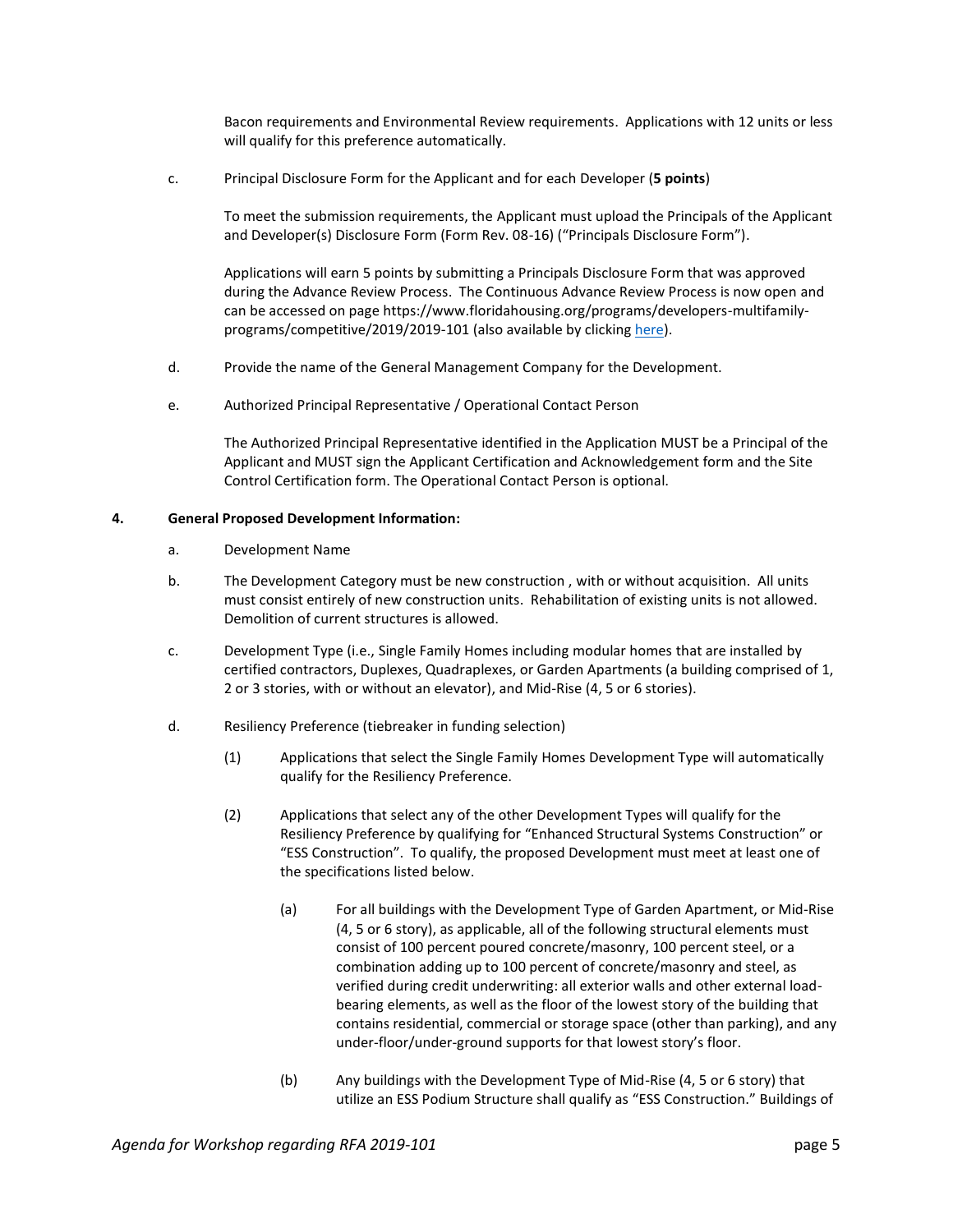other Development Types that utilize an ESS Podium Structure must meet the requirements in (a) above in order to qualify as "ESS Construction." In this event, the top surface of the podium itself shall be considered to be the floor of the lowest story of the building that contains residential, commercial or storage space (other than parking).

For the purposes of determining "ESS Construction," there is no requirement regarding the materials to be used in the roof of the building.

The term "ESS Podium Structure" shall mean a non-residential support structure underneath the rental units constructed solely of concrete/masonry, steel, or some combination of concrete/masonry and steel together, and where said structure under the rental units must utilize at least 85 percent of the square footage for parking or non-commercial utility/ancillary building uses only. Up to 15 percent of the square footage can be used for other nonresidential purposes.

These qualifying criteria specifically exclude face brick or brick veneer from qualifying as ESS Construction for purposes of this RFA unless the proposed Development otherwise meets the requirements in (a) or (b) above.

e. Applicants must state whether construction has commenced as of Application Deadline. Note: If "Yes", all rules and regulations in 24 CFR Part 92, which includes cross-cutting Federal Regulations, will apply.

## **5. Location of the Development**

- a. All Priority I and II Applications must include the Jurisdiction of the proposed Development. The Jurisdiction will be the Local Government, Public Housing Authority, or Land Trust/Authority that is a Principal of the Applicant. The Jurisdiction will be used for the Jurisdiction Award Tally.<sup>4</sup>
- b. Scattered Sites are allowed. A part of the boundary of each Scattered Site must be located within 20 miles of a part of the boundary of the Scattered Site with the most units.
- c. All Applicants must provide the address of the proposed Development and latitude and longitude coordinates for each site including, if applicable, each of the Scattered Sites, stated in decimal degrees, rounded to at least the sixth decimal place. Note: 30.443900, -84.283960 is an example of decimal degrees format, represented to six decimal places.

### **6. Buildings and Number of Units**

 $\overline{\phantom{a}}$ 

- a. Number of units There must be at least 5 total units. There is no maximum number of units.
- b. Number of residential buildings must be provided.
- c. Affordability Set-Aside Commitments

100 percent of the total units must be set aside at or below 80 percent AMI. At least 10 percent of the total units must be set-aside at or below 25 percent AMI as Extremely Low-Income (ELI)

<sup>&</sup>lt;sup>4</sup> Jurisdiction Award Tally is further explained on page 11 of this agenda.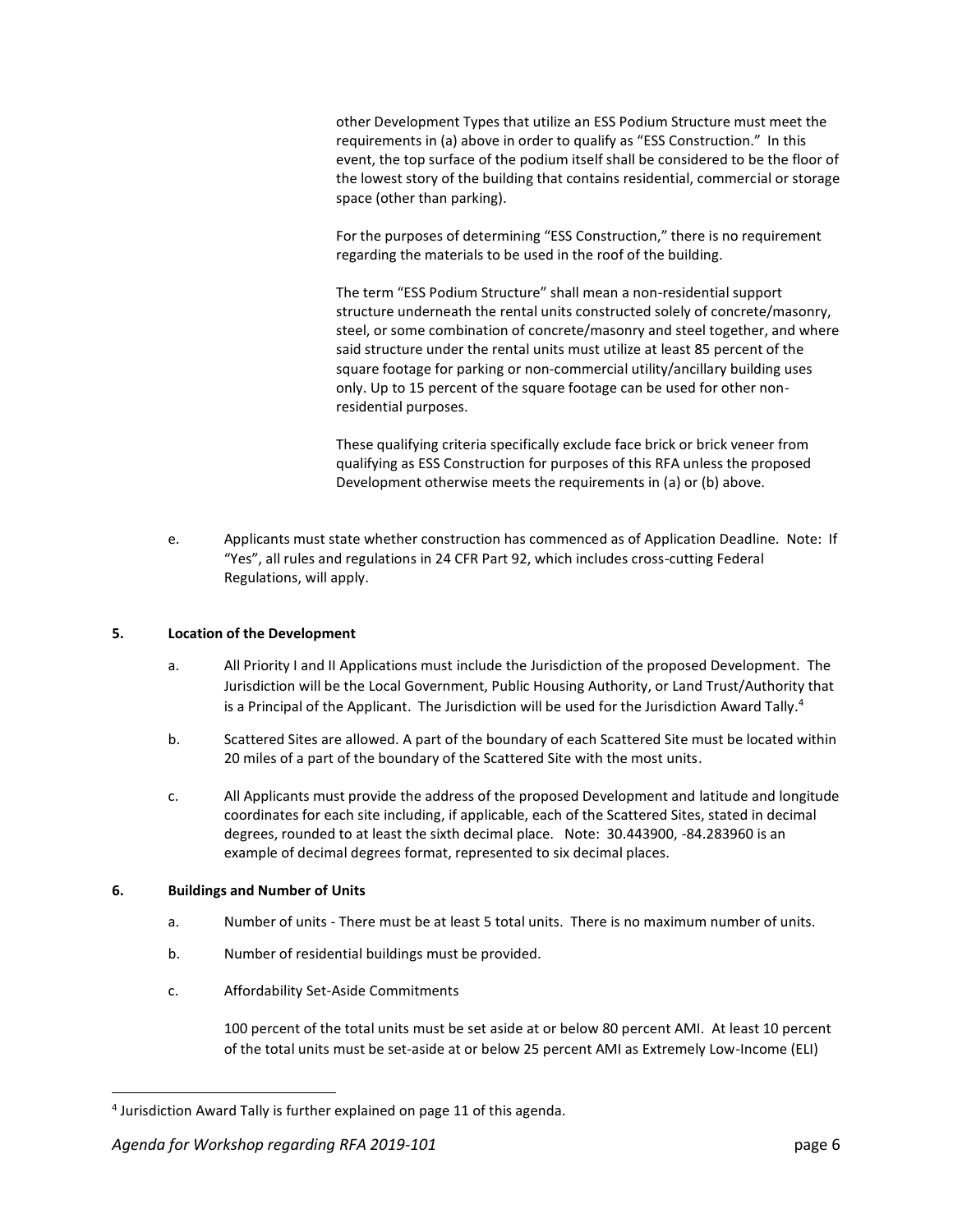Set-Aside Units. At least 50 percent of the ELI Set-Aside units (i.e., at least 5 percent of the total units) must be set aside as Link Units for Persons with Special Needs.

d. Compliance Period

The Compliance Period committed to in this section includes the units set aside for the Demographic Commitments made in this RFA, which includes the commitments for Link Units and ELI Households.

The HUD affordability period requires units to be set aside for 20 years. Priority I or II Applications must remain affordable into Perpetuity. The Corporation is adding 30 years of an extended affordability period to the HUD affordability period for Priority III Applications, for a total affordability period of 50 years for Priority III Application.

## **7. Readiness to Proceed**

a. Site Control

## **Priority I or II Applications seeking Land Acquisition Program Funding Requirements**

The land must be affordable into Perpetuity. There will be a Land Use Restriction Agreement (LURA) setting forth the Perpetuity requirements. This RFA provides funding to purchase land or provides reimbursement to Applicants that have purchased land since July 27, 2018. No Affiliate or Principal of the Applicant or Developer may have owned the land at any time prior to July 27, 2018. Note: There is no guarantee of reimbursement, even for Applicants that are selected for funding. To be eligible for reimbursement, other conditions such as an environmental review and approval during credit underwriting, must be met.

Applicants must demonstrate site control as of Application Deadline by providing the properly executed Site Control Certification form (Form Rev. 08-18). Attached to the form must be documents that meet the conditions outlined below:

### *Land Acquisition Program Funding for the future purchase of land*

- (1) The Site Control documentation must include an eligible contract. An eligible contract must meet all of the following conditions:
	- (a) It must have a term that does not expire before a date that is 6 months after the Application Deadline or that contains extension options exercisable by the purchaser and conditioned solely upon payment of additional monies which, if exercised, would extend the term to a date that is not earlier than a date that is 6 months after to the Application Deadline;
	- (b) It must specifically state that the buyer's remedy for default on the part of the seller includes or is specific performance;
	- (c) The purchase price must be included;
	- (d) The buyer must be the Local Government, Public Housing Authority, or Land Trust/Authority that is a Principal of the Applicant; and
	- (e) The owner of the subject property must be the seller, or is a party to one or more intermediate contracts, agreements, assignments, options, or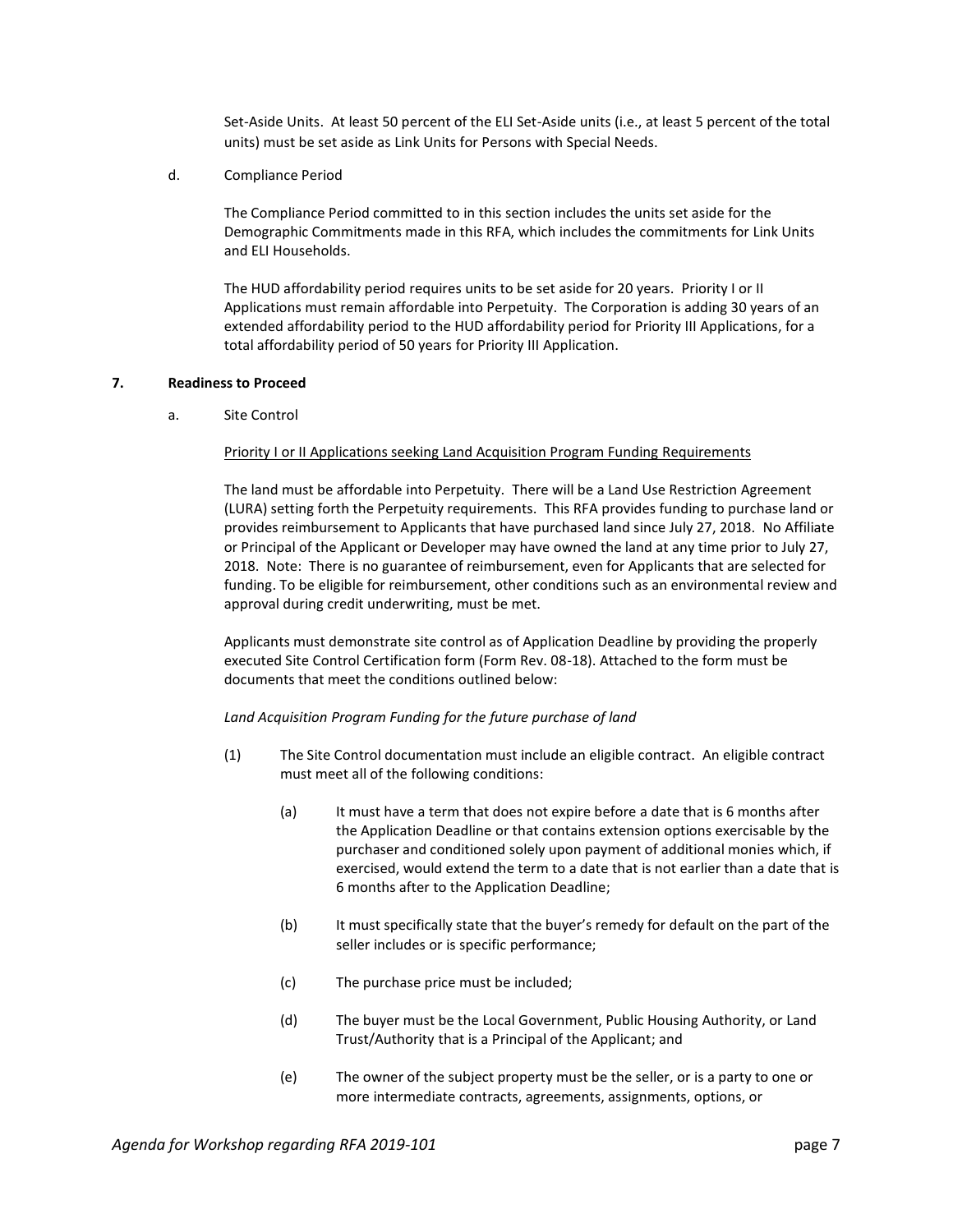conveyances between or among the owner, the Applicant, or other parties, that have the effect of assigning the owner's right to sell the property to the seller. Any intermediate contract must meet the criteria for an eligible contract in (a) through (d) above.

- (2) The Site Control documentation must include an appraisal demonstrating that the appraised value of the land meets or exceeds the purchase price;
- (3) For Applicants that are a Single Purpose Legal Entity, include a lease between the Local Government, Public Housing Authority or Land Trust/Authority and the Applicant entity. The lease payments must equal \$10 a year or less. The lease must have an unexpired term of at least 50 years after the Application Deadline.

## *Land Acquisition Program Funding for reimbursement*

- (1) The Site Control documentation must include a Deed or Certificate of Title AND a copy of the underlying purchase contract. The deed or certificate of title (in the event the property was acquired through foreclosure) must meet the following:
	- (a) The Deed must be recorded in Monroe County and show the Local Government, Public Housing Authority, or Land Trust/Authority that is a Principal of the Applicant as the sole Grantee;

and

- (b) A copy of the underlying purchase contract, executed no earlier than July 27, 2018.
- (2) The Site Control documentation must include an appraisal demonstrating that the appraised value of the land meets or exceeds the purchase price;
- (3) For Applicants that are a Single Purpose Legal Entity, include a lease between the Local Government, Public Housing Authority or Land Trust/Authority and the Applicant entity. The lease payments must equal \$10 a year or less. The lease must have an unexpired term of at least 50 years after the Application Deadline.

### Priority I and II Applications that are not seeking Land Acquisition Program Funding

The land must be affordable into Perpetuity. There will be a Land Use Restriction Agreement (LURA) setting forth the Perpetuity requirements. Applicants must demonstrate site control as of Application Deadline by providing the properly executed Site Control Certification form (Form Rev. 08-18). Attached to the form must be documents that meet the conditions outlined below:

- (1) If the Applicant is purchasing the land, the Site Control documentation must include an eligible contract that meets all of the following conditions:
	- (a) It must have a term that does not expire before a date that is 6 months after to the Application Deadline or that contains extension options exercisable by the purchaser and conditioned solely upon payment of additional monies which, if exercised, would extend the term to a date that is not earlier than a date that is 6 months after to the Application Deadline;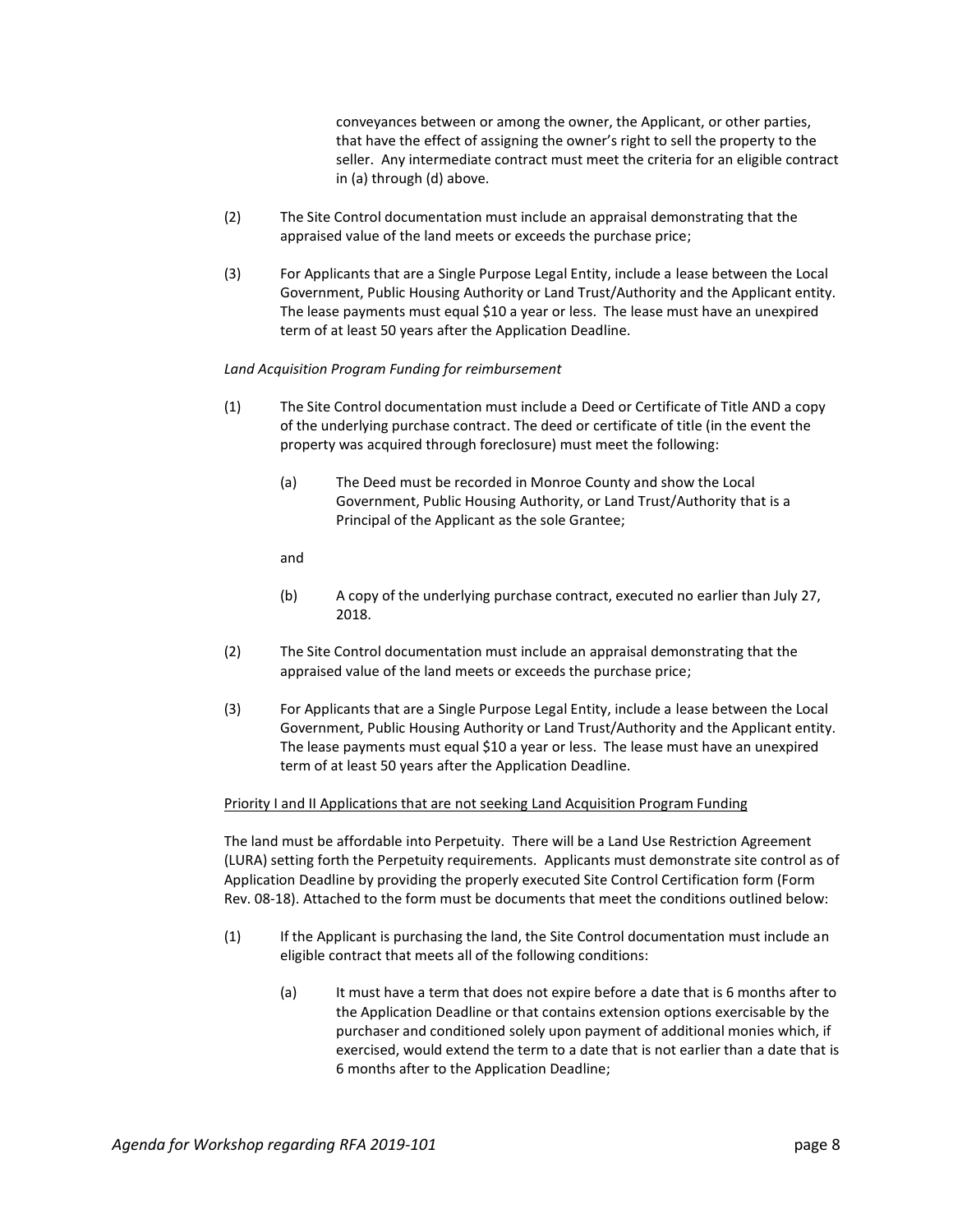- (b) It must specifically state that the buyer's remedy for default on the part of the seller includes or is specific performance;
- (c) The Applicant must be the buyer unless there is an assignment of the eligible contract, signed by the assignor and the assignee, which assigns all of the buyer's rights, title and interests in the eligible contract to the Applicant; and
- (d) The owner of the subject property must be the seller, or is a party to one or more intermediate contracts, agreements, assignments, options, or conveyances between or among the owner, the Applicant, or other parties, that have the effect of assigning the owner's right to sell the property to the seller. Any intermediate contract must meet the criteria for an eligible contract in (a) through (c) above.
- (2) If the Applicant already owns the land, the Site Control documentation must include a Deed or Certificate of Title. The deed or certificate of title (in the event the property was acquired through foreclosure) must be recorded in the county in which the property is located and show the Applicant as the sole Grantee.

## Priority III Applications

- (1) If the Applicant is purchasing the land, the Site Control documentation must include an eligible contract must meet all of the following conditions:
	- (a) It must have a term that does not expire before a date that is 6 months after to the Application Deadline or that contains extension options exercisable by the purchaser and conditioned solely upon payment of additional monies which, if exercised, would extend the term to a date that is not earlier than a date that is 6 months after to the Application Deadline;
	- (b) It must specifically state that the buyer's remedy for default on the part of the seller includes or is specific performance;
	- (c) The Applicant must be the buyer unless there is an assignment of the eligible contract, signed by the assignor and the assignee, which assigns all of the buyer's rights, title and interests in the eligible contract to the Applicant; and
	- (d) The owner of the subject property must be the seller, or is a party to one or more intermediate contracts, agreements, assignments, options, or conveyances between or among the owner, the Applicant, or other parties, that have the effect of assigning the owner's right to sell the property to the seller. Any intermediate contract must meet the criteria for an eligible contract in (a) through (c) above.
- (2) If the Applicant already owns the land, the Site Control documentation must include a Deed or Certificate of Title. The deed or certificate of title (in the event the property was acquired through foreclosure) must be recorded in Monroe County and show the Applicant as the sole Grantee.
- (3) If the Applicant is leasing the land, the Site Control documentation must include a Lease. The lease must have an unexpired term of at least 50 years after the Application Deadline and the lessee must be the Applicant. The owner of the subject property must be a party to the lease, or a party to one or more intermediate leases, subleases,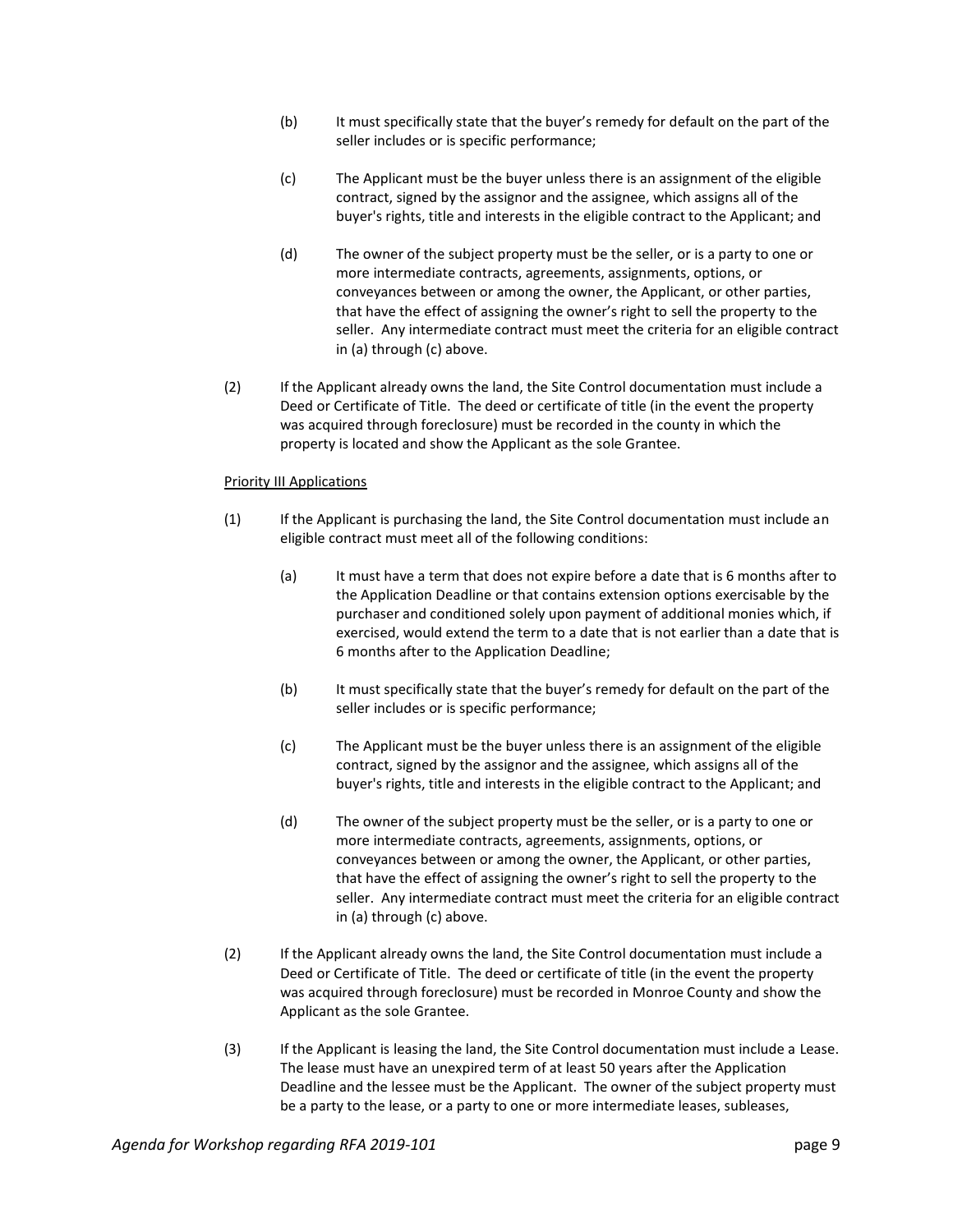agreements, or assignments, between or among the owner, the Applicant, or other parties, that have the effect of assigning the owner's right to lease the property for at least 50 years to the lessee.

b. Ability to Proceed

The new Ability to Proceed forms are provided on the Corporation's Website http://www.floridahousing.org/programs/developers-multifamilyprograms/competitive/2019/2019-101/forms-related-to-rfa-2019-101 (also accessible by clicking [here\)](http://www.floridahousing.org/programs/developers-multifamily-programs/competitive/2019/2019-101/forms-related-to-rfa-2019-101).

## **8. Required Design and Construction Features**

- a. Federal Requirements and State Building Code Requirements
- b. Required general features
- c. Accessibility, Adaptability, Universal Design and Visitability Features
- d. Required Green Building Certification Features

Proposed Developments must achieve one of the following Green Building Certification programs: Leadership in Energy and Environmental Design (LEED); Florida Green Building Coalition (FGBC); or ICC 700 National Green Building Standard (NGBS).

### **9. Resident Programs**

For all proposed Developments that consist of more than 12 units, it is a Mandatory requirement that at least two of the resident programs are selected: After School Program for Children, Literacy Training, Employment Assistance Program, Family Support Coordinator, or Financial Management Program.

### **10. Funding**

The CDBG-DR loan shall be non-amortizing and forgivable after 20 years. The loan subject to the program requirements, credit underwriting, and loan terms and conditions outlined the RFA.

a. Funding Available

Estimated total CDBG-DR funding amount of \$30,000,000, to be divided as follows:

• \$20,000,000 in Development Funding (All Applications)

Development Funding can be used for all aspects of creating affordable housing in Monroe County, including land acquisition, whether the Application qualifies as a Priority I, II or III Application. Each Application is eligible for the lesser of \$8,000,000 or the applicable Total Maximum Per Unit CDBG-DR Rental FHFC Subsidy Limit for Monroe County.

Total Maximum Per Unit CDBG-DR Rental FHFC Subsidy Limit for each Application is determined by the following calculation:

- o \$141, 088 per Zero Bedroom Unit
- o \$161, 738 1 Bedroom Unit
- o \$196, 672 per 2 Bedroom Unit
- o \$254, 431 per 3 Bedroom Unit
- o \$272, 085 per 4 Bedroom Unit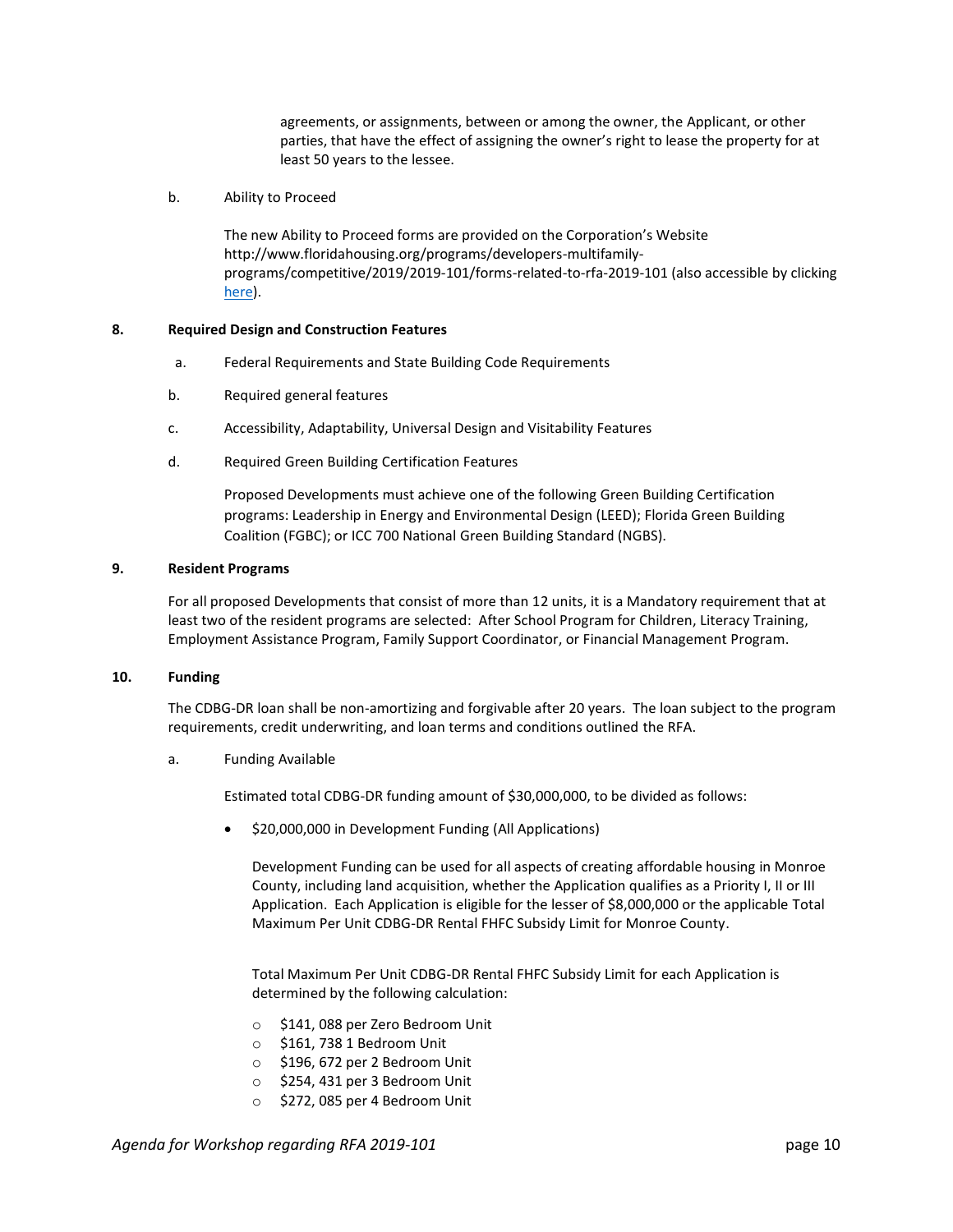• \$10,000,000 in Land Acquisition Program Funding (Priority I and II Applications only)

Recognizing that additional funding may be necessary to make Developments viable due to the scarcity and cost of land in Monroe County, Priority I and II Applicants may request up to \$5,000,000, in addition to the requested Development Funding, to assist with land acquisition costs.

- b. Additional funding sources must be demonstrated if Applicant's total development cost per unit exceeds the CDBG-DR maximum subsidy limit.
- c. Developer Fee for this RFA is based on 16% of Development Cost.

### **11. Ranking and Funding Selection:**

- a. Eligibility Requirements
- b. Sorting Order
- c. Funding Test

Priority I and Priority II Applications will only be funded if there is enough Development Funding and, if applicable, Land Acquisition Program Funding to fully fund the Application.

Priority III Applications will only be funded if there is enough Development Funding to fully fund the Application.

d. Jurisdiction Award Tally (Priority I and II Applications only)

As each Application is selected for tentative funding, the jurisdiction submitting the Application will be located will have one Application credited toward the Jurisdiction Award Tally.

When selecting Priority I Applications, the Corporation will prioritize eligible unfunded Priority I Applications from jurisdictions that have the lowest applicable Jurisdiction Award Tally above other eligible unfunded Priority I Applications with a higher Jurisdiction Award Tally, even if the Applications with a higher Jurisdiction Award Tally are higher ranked Priority I Applications. If there are multiple eligible unfunded Applications that have the lowest Jurisdiction Award Tally, the Corporation will select the highest ranking Priority I Application among them for funding.

This procedure will be applied when selecting Priority I Applications and Priority II Applications.

e. Selection Process

After Applications are sorted, funding selection will proceed. The highest ranked Priority I Applications will be selected first, subject to the Funding Test and Jurisdiction Award Tally. As each Priority I Application is selected for funding, the CDBG-DR Request Amount will be deducted from both the Land Acquisition Program Funding and the Development Funding Amount.

If the Land Acquisition Program Funding is depleted and eligible Priority I Applications remain, Priority I Applications may be fully funded from Development Program Funding as long as the request amount is within the maximum request limits for Development Program Funding (\$8,000,000 or less).

If funding remains, but there are no eligible Priority I Applications that can be fully funded, the process will be repeated with the highest-ranking Priority II Applications until there are no Priority II Applications that can be fully funded. If Land Acquisition Program Funding remains and there are no eligible Priority I or II Applications that can be fully funded, the Land Acquisition Program Funding will be distributed as approved by the Florida Housing Board of Directors and